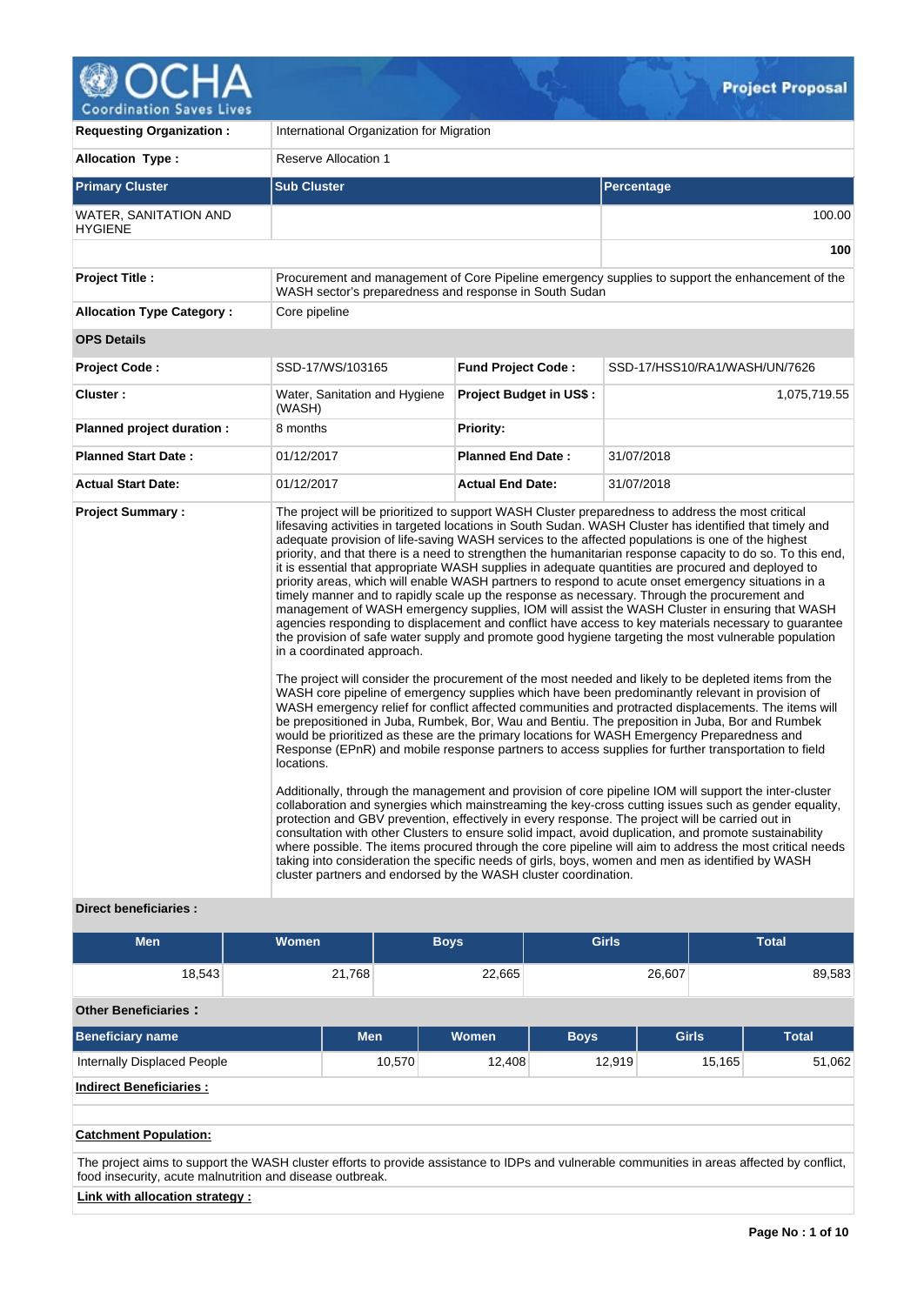IOM's WASH Core Pipeline project is in line with the SSHF and WASH cluster sector specific strategies, since: i) it will support activities to address the most critical, life-threatening humanitarian needs in prioritized locations, ii) promotes the inter cluster collaboration and synergies through the multiple clusters integrated responses. Synergies and feasibility are key to this project and will be addressed through the IOM WASH team working directly with the WASH Cluster to undertake, verify, and understand needs assessments and subsequent strategies to meet needs. The team will also work with clusters in completing assessments and making sure that beneficiary needs are met in the most comprehensive way. Working with the Logistic Cluster on ensuring smooth dry season preposition to reduce logistic cost and to ensure replenishment of depleting supplies in key hubs locations. The availability of sufficient and well prepositioned stocks will improve WASH partners' access to critical emergency supplies that will allow them to target the most vulnerable populations, specifically those displaced (including new displacement), at risk of disease outbreak, and/or those facing food insecurity and nutritional crisis.

#### **Sub-Grants to Implementing Partners :**

| <b>Partner Name</b>                                   | <b>Partner Type</b> |  | <b>Budget in US\$</b>       |              |
|-------------------------------------------------------|---------------------|--|-----------------------------|--------------|
|                                                       |                     |  |                             |              |
| Other funding secured for the same project (to date): |                     |  |                             |              |
| <b>Other Funding Source</b>                           |                     |  | <b>Other Funding Amount</b> |              |
| <b>DFID</b>                                           |                     |  |                             | 425,630.00   |
| <b>ECHO</b>                                           |                     |  |                             | 228,376.00   |
| <b>SSHF</b>                                           |                     |  |                             | 133,333.00   |
| <b>OFDA</b>                                           |                     |  |                             | 1,160,804.00 |
|                                                       |                     |  |                             | 1,948,143.00 |

# **Organization focal point :**

| <b>Name</b>       | <b>Title</b>            | Email           | <b>Phone</b>  |
|-------------------|-------------------------|-----------------|---------------|
| Sukhwant Kaur     | Pipeline Coordinator    | skaur@iom.int   | +211912379871 |
| Antonio Torres    | <b>WASH Coordinator</b> | atorres@iom.int | +211912379870 |
| <b>BACKGROUND</b> |                         |                 |               |

### **1. Humanitarian context analysis**

As the conflict in South Sudan, the world's newest nation, enters its fifth years, the humanitarian crisis has continued to intensify and expand. The compounding effects of widespread violence and sustained economic decline have further diminished the capacity of people to face threats to their health, safety and livelihoods. The security situation in South Sudan remains unpredictable with active fighting across various states which led to hundreds of deaths and thousands displaced. A surge of fighting among the three states Central, Western and Eastern Equatoria has instilled fear among the local communities, and prompted the movement of groups, contributing to increases of individuals without access to shelter and basic household items.

The situation has been further exacerbated by other disasters such as continuous cholera outbreak since middle of 2016, severly man-made food crisis in early 2017 and acute malnutrition across the country. WFP South Sudan Food Security and Nutrition Monitoring System (FSNMS) September 2017 reports high level of Global Acute Malnutrition (GAM) rates in many counties in the country, of which 32 counties has GAM rates > 20.5. Some of these counties, like Budi, Kapoeta East, Yirol East, Pariang, Fashoda and the other like Canal/Pigi, Fangak, Nyirol, Rumbek East, Leer, Twic, and Mayendit were also the hotspots for cholera outbreak in 2017. South Sudan has remained consistently below global standards in WASH infrastructure and services, leaving vulnerable communities with little resilience to withstand the chronic and acute crises that have affected the country since the conflict began in December 2013. With no real and sustainable end to the conflict in sight, the humanitarian community will continue to provide lifesaving humanitarian assistance to the displaced and conflict affected communities throughout South Sudan.

Humanitarian agencies have been providing WASH services to hundreds of thousands of internally displaced persons (IDPs) in PoC sites and spontaneous settlements around the country. Widespread escalation of the conflict in the country has led to a protracted displacement crisis in areas with little or non-existent access to adequate WASH service making girls, boys, women and men more vulnerable to water borne diseases, such as cholera and hepatitis E, acute watery diarrhea, severe malnutrition and pneumonia. WASH needs are widespread and remain immense as many communities who have had their water and sanitation infrastructure destroyed are unable to rebuild without assistance. Partners rely on the WASH pipeline agencies (Unicef and IOM) for the provision of materials from the Cluster's common pipeline. Maintaining a steady pipeline is essential in order for needs to be met in a timely manner as they are identified. IOM's pipeline manager works closely with the Clusters and State Focal Points to ensure prioritized and coordinated coverage across the country, minimizing gaps and overlaps of services.

#### **2. Needs assessment**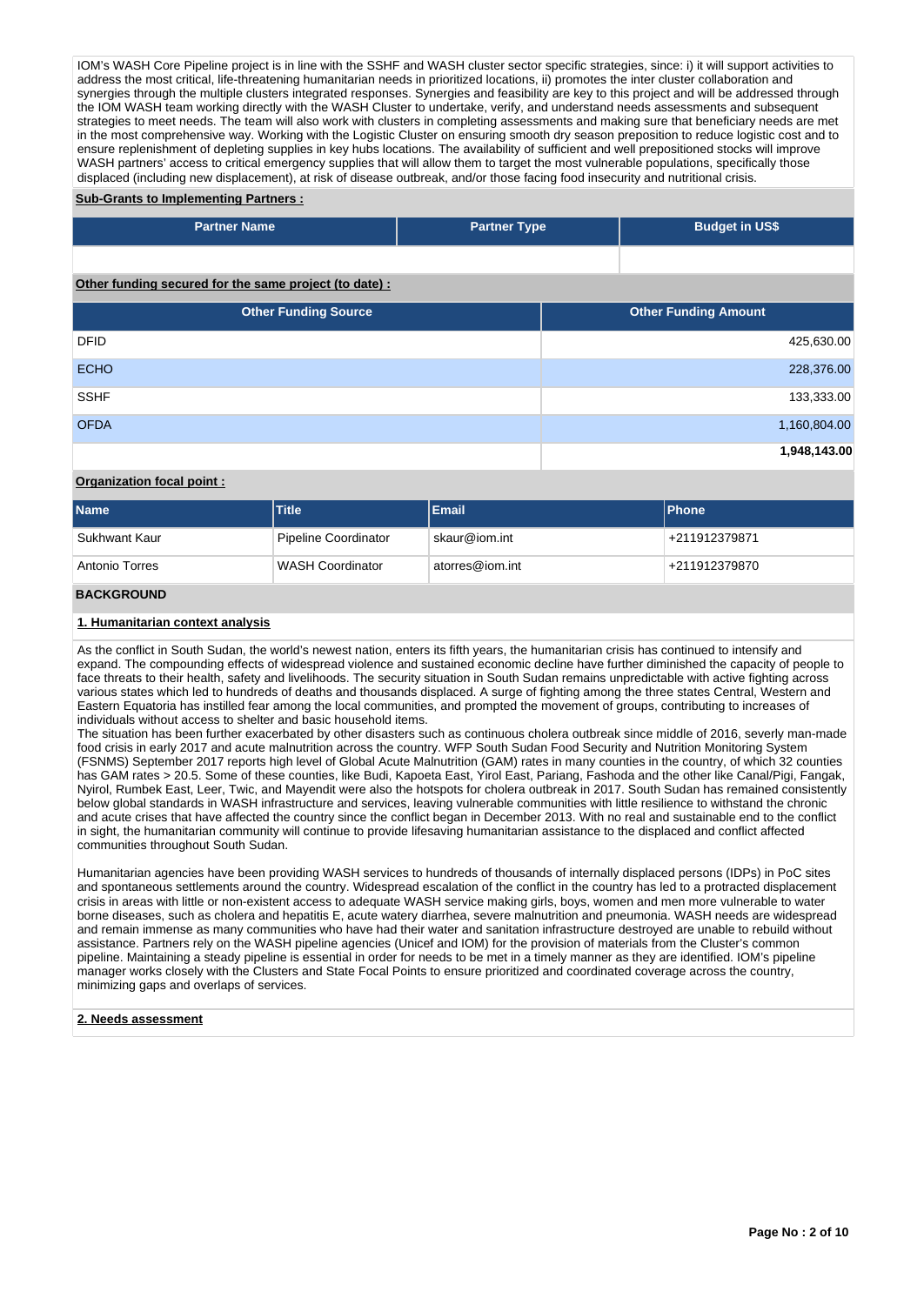The conflict in South Sudan has significantly compounded the WASH needs of the already vulnerable population. It is estimated that only 41% of the whole population have access to safe water. As the conflict spread to new areas, boreholes were damaged or made dysfunctional due to lack of repairs. Without access to basic sanitation facilities, majority of the population, especially in rural areas practices open defecation. In locations where no hand pump was functioning, people collecting water from ponds, open well or river. The risk of water-borne and water-related diseases remains high. Worsening public health crisis leading to yearly cholera outbreaks, including in the capital city, Juba. The acute malnutrition, mortality and morbidity, particularly among children, is linked to poor access to safe water and sanitation. Currently, South Sudan is experiencing its longest and most widespread cholera outbreak since the onset of the 2013 crisis. The ongoing conflict has led to displacement of vulnerable populations, especially women and children, with acute need of WASH assistance. There is a lack of adequate water, sanitation and hygiene since IDPs are hiding in in remote areas where there is lack of sanitation facilities, soap, and limited safe water sources. Lack of water compounds risks for women and girls, who are often exposed to violence when reaching remote water sources. In urban areas, people struggle to access safe water due to ever-rising prices. People in conflict-affected counties have lower access to safe water than the country average of 50 per cent. In 2017, for example, only 9 per cent of the population in Magwi, 13 per cent in Fashoda and 17 per cent in Panyikang could reach boreholes. Women and girls of reproductive age have reported using old, torn clothes as sanitary pads for menstrual hygiene Accessing these populations with lifesaving humanitarian cargo is challenging, as conflict, combined with a lack of developed road networks, consequently slowing road movements and transportation capabilities.

The WASH Cluster works with other clusters and partners, to rapidly scale up WASH responses high priority areas, to ensure access to safe water and improve sanitation, and promote good hygiene to meet the rapidly expanding needs of already vulnerable populations. The WASH Core Pipeline is a mechanism that ensures that agencies respond to WASH needs in the country and that they have swift access to rapidly available WASH relief items in a coordinated manner. Since February 2017, following the declaration of famine, the priority had been given to support WASH partners and inter-cluster lead responses in the famine affected areas in Southern Unity, leaving many locations in other states remains underserved. WASH supplies meant for both preposition in key-hubs in South Sudan and cholera contingency preparedness plan had been primarily released for responses in Equatoria states and famine affected areas. It has left key-hub such as in Malakal PoC, Bentiu PoC and Wau with inadequate supplies during the rainy season in 2017.

#### **3. Description Of Beneficiaries**

The project will address life-threatening needs of populations affected by conflict and related hazards such as protracted displacement, food insecurity and/or malnutrition crises in prioritized counties in South Sudan. Across these categories, children and displaced women continue to be the most vulnerable and are disproportionately affected by related WASH issues such as unsafe and insufficient access to safe water and lack of adequate means to address proper hygiene and sanitation, including safe menstrual hygiene.

The project aims to procure and preposition emergency WASH items to be distributed by WASH agencies for the benefit of a total of 89583 individuals (17,917 households) through the provision of household water treatment items, basic hygiene and sanitation supplies. Materials for the rehabilitation of boreholes will be procured and prepositioned to ensure safe access to water for at least 45,000 individuals. Approximately 18,000 women and adolescent girls in menstrual age will be directly benefit from receiving crucial support to practice menstrual hygiene management with dignity through the provision of Menstrual Hygiene Kits.

The WASH Core Pipeline supplies will be provided to partners with projects addressing protection mainstreaming, specifically gender mainstreaming and GBV prevention (guidance and coordination by the WASH Cluster). Vulnerable populations in need of assistance will be identified through formal sector coordination meetings, rapid assessments and focus group.

#### **4. Grant Request Justification**

The WASH core pipeline mechanism ensures that agencies are able to respond to WASH emergencies through coordinated access to WASH relief items. The WASH core pipeline has been active in South Sudan since 2010, ensuring procurement and distribution of key emergency WASH items to warehouses and distribution points throughout the country. Agencies that deliver frontline WASH services are then able to access the items and provide the conflict affected displaced and vulnerable members of host communities with lifesaving WASH assistance. In this way, the pipeline strengthens humanitarian planning and response for a variety of aid agencies providing frontline WASH assistance in the country.

Taking into consideration WASH Cluster specific objectives in the SSHF first reserve allocation, the project is focused on the replenishment of supplies needed for repair and rehabilitation of water sources (boreholes), emergency household water treatment and menstrual hygiene management. The procurement of Menstrual Hygiene kits will work in line with the WASH Cluster goal to improve the safety and dignity for displaced people, particularly girls and women, including enabling displaced women and adolescent girls to practice safe menstrual hygiene management. The contribution from SSHF allows IOM to ensure the continuity of the WASH core pipeline program will secure the procurement, prepositioning and management of essential WASH items for 89,583 individuals.

## **5. Complementarity**

IOM will actively coordinate with the WASH Cluster and with WASH partners to ensure that community engagement is strengthened through assessments such as Initial Rapid Needs Assessment (IRNA), the Displacement Tracking Matrix (DTM) and other cluster specific assessments. Reports of assessments will be submitted and consulted with the WASH Cluster, which in turn will verify and acknowledge the needs of interventions and emergency responses in determined areas. Vulnerable populations in need of assistance will be identified through formal sector coordination meetings. Communication to WASH Cluster and partners will be done in writing and verbally. Information gathered through all these means of coordination will be used to ensure that the items procured through the WASH pipeline take into consideration the needs of the beneficiary population. IOM will also conducts periodic post-distribution monitoring and other types of response monitoring to ensure that the assistance that it is in line with the needs of the beneficiaries. Synergies and feasibility are key to this project and will be addressed through the IOM Pipeline team working directly with the WASH cluster to undertake, verify, and understand needs assessments and subsequent strategies to meet needs. The team will also work with clusters in completing assessments and making sure that beneficiary needs are met in the most comprehensive way.

#### **LOGICAL FRAMEWORK**

#### **Overall project objective**

To strengthen the WASH cluster's capacity to respond to critical humanitarian needs through the overall management of WASH core pipeline relief items for conflict, disease outbreak, food crisis and acute malnutrition affected communities in South Sudan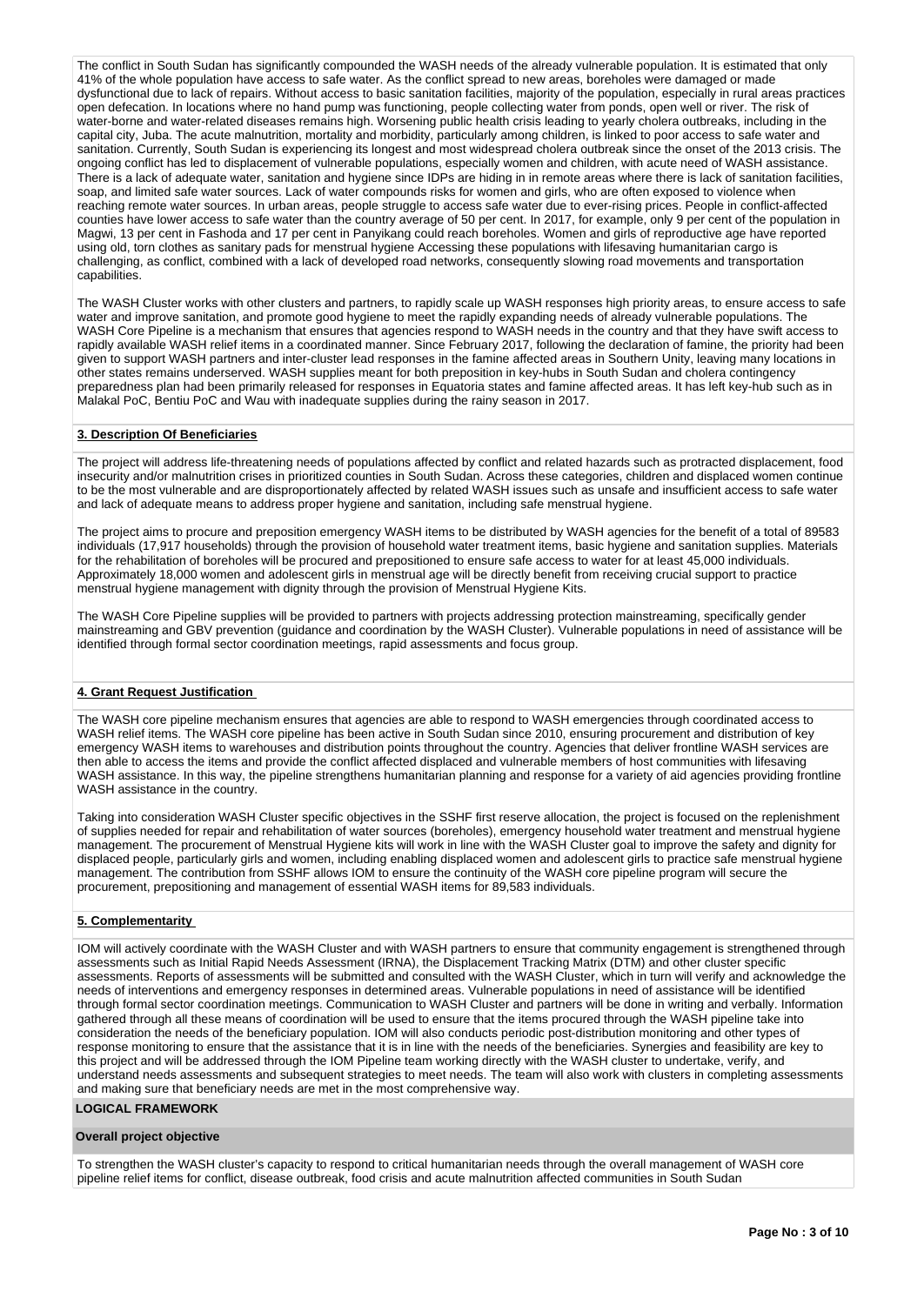| <b>WATER, SANITATION AND HYGIENE</b>                                                                                                                                                                  |                                                                                                             |                                 |  |  |  |  |  |  |  |  |  |  |
|-------------------------------------------------------------------------------------------------------------------------------------------------------------------------------------------------------|-------------------------------------------------------------------------------------------------------------|---------------------------------|--|--|--|--|--|--|--|--|--|--|
| <b>Cluster objectives</b>                                                                                                                                                                             | <b>Strategic Response Plan (SRP) objectives</b>                                                             | <b>Percentage of activities</b> |  |  |  |  |  |  |  |  |  |  |
| Sustain access to water, sanitation and<br>hygiene promotion services for vulnerable<br>population affected by conflict, disease<br>outbreaks, acute malnutrition and floods.                         | 2017 - SO2: Save lives and alleviate the<br>suffering of those most in need of assistance<br>and protection | 30                              |  |  |  |  |  |  |  |  |  |  |
| Re-establish and improve access to water,<br>sanitation and hygiene promotion services for<br>the vulnerable population affected by conflict.<br>disease outbreaks, acute malnutrition and<br>floods. | 2017 - SO2: Save lives and alleviate the<br>suffering of those most in need of assistance<br>and protection | 40                              |  |  |  |  |  |  |  |  |  |  |
| Enhance emergency WASH capacities of<br>local communities, authorities and partners.                                                                                                                  | 2017 - SO2: Save lives and alleviate the<br>suffering of those most in need of assistance<br>and protection | 30                              |  |  |  |  |  |  |  |  |  |  |

**Contribution to Cluster/Sector Objectives :** Contribution to Cluster/Sector Objectives: The project will ensure that key and critically needed supplies are procured and preposition in key hub locations to respond to the emerging needs of the vulnerable populations in prioritised locations in Jonglei, WBeG, Equatorias and Unity states. CO1 and CO2 will be supported through the procurement and preposition of household water treatment and borehole rehabilitation materials that are generally used in the EPnR or inter-clusters mobile response modality to address timely access to safe and sufficient quantity of water. In addition, pre-positioning WASH supplies in Juba, Rumbek and Bor, where most of the EPnR / mobile WASH partners' access pipeline supplies will support the Cluster response through an intervention that is attainable within the current humanitarian operational context in South Sudan. The hygiene and sanitation items procured with this project will allow implementing partners to address CO3 which is to enhance communities' knowledge and appropriate behaviors to prevent and mitigate WASH related diseases and practice good hygiene, and to enable the affected populations to practice safe, dignified, hygienic living standard.

#### **Outcome 1**

IDPs and vulnerable communities affected by acute malnutrition, food insecurity and disease outbreak in South Sudan receive WASH core pipeline relief items

# **Output 1.1**

## **Description**

Adequate quantities of WASH supplies are prepositioned in key hub locations in Juba, Bor, Rumbek, Unity and WBeG

### **Assumptions & Risks**

Assuming that security does not affect distributions, and assuming that procurement can occur with little difficulties and that tax exemptions can be granted.

### **Indicators**

|                                                                                                                                                                         |                                                               |                                                                                                |            | <b>End cycle beneficiaries</b> |              |  | <b>End</b><br>cycle |                   |               |  |  |  |
|-------------------------------------------------------------------------------------------------------------------------------------------------------------------------|---------------------------------------------------------------|------------------------------------------------------------------------------------------------|------------|--------------------------------|--------------|--|---------------------|-------------------|---------------|--|--|--|
| Code                                                                                                                                                                    | <b>Cluster</b><br>Indicator                                   |                                                                                                | <b>Men</b> |                                | <b>Women</b> |  |                     | <b>Boys</b> Girls | <b>Target</b> |  |  |  |
| Indicator 1.1.1                                                                                                                                                         | <b>WATER, SANITATION</b><br><b>AND HYGIENE</b>                | [Core Pipeline] Number of partner requests for<br>WASH core pipeline supplies that are honored |            |                                |              |  | 100                 |                   |               |  |  |  |
| <b>Means of Verification: IOM WASH core pipeline database: WASH partner reports: PDM reports.</b>                                                                       |                                                               |                                                                                                |            |                                |              |  |                     |                   |               |  |  |  |
| Indicator 1.1.2                                                                                                                                                         | <b>WATER, SANITATION</b><br>AND HYGIENE                       | [Core Pipeline] Number of WASH NFI kits<br>distributed to partners                             |            |                                |              |  | 89,583              |                   |               |  |  |  |
| Means of Verification: Partners requests, WASH Cluster stock update, IOM requests tracking, Partners post distribution reports, Post<br>distribution monitoring reports |                                                               |                                                                                                |            |                                |              |  |                     |                   |               |  |  |  |
| Indicator 1.1.3                                                                                                                                                         | <b>WATER, SANITATION</b><br><b>AND HYGIENE</b>                | [Core Pipeline] Number of WASH NFI kits<br>procured                                            |            |                                |              |  | 70                  |                   |               |  |  |  |
|                                                                                                                                                                         | <b>Means of Verification: IOM WASH core pipeline database</b> |                                                                                                |            |                                |              |  |                     |                   |               |  |  |  |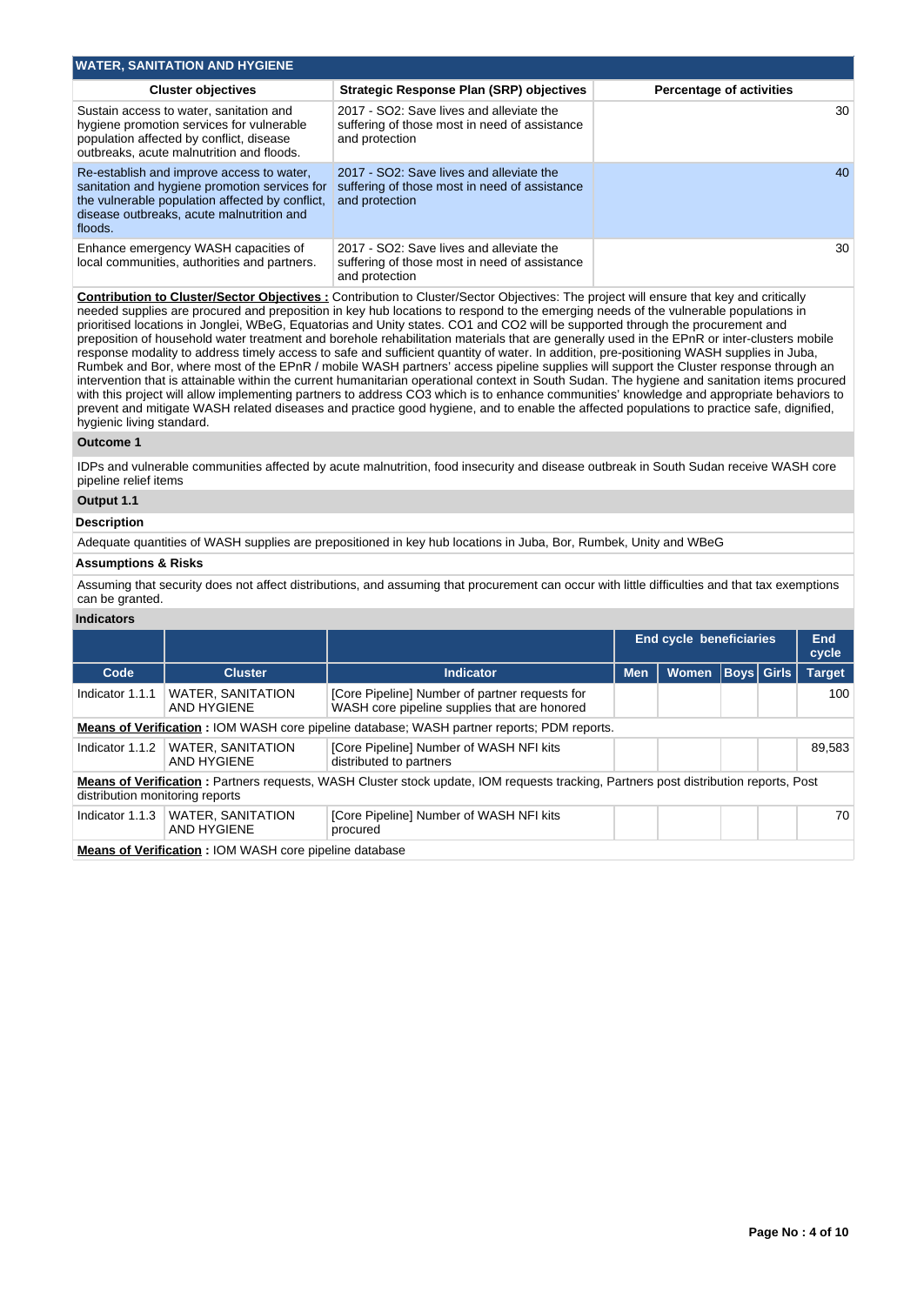# **Activities**

### **Activity 1.1.1**

Procurement of core pipeline supplies for 89,583 individuals

#### **Activity 1.1.2**

Preposition supplies in IOM warehouses in Rumbek, Wau, Bentiu, Juba and Bor.

### **Activity 1.1.3**

Store and manage WASH emergency supplies in IOM warehouses.

## **Activity 1.1.4**

Monitor WASH core pipeline supply delivery, storage and utilization (weekly).

## **Activity 1.1.5**

Prepare periodic reports to the WASH Cluster on current stock (weekly, though online stock update)

## **Activity 1.1.6**

Administer partner requests for supplies and release the requested supplies in line with WASH cluster stock availability and endorsement.

# **Activity 1.1.7**

Collect / receive core pipeline utilization reports from WASH partners

### **Activity 1.1.8**

Conduct post-distribution monitoring activities.

# **Additional Targets :**

# **M & R**

## **Monitoring & Reporting plan**

IOM has an established monitoring structure: The action is directly implemented and monitored daily through IOM's office in Juba. IOM WASH experts and logisticians in Juba will monitor and supervise the quality of interventions, while the senior management team, led by the Chief of Mission, provides overall guidance to ensure the overall resource management and oversight of the activities. Regular reports will be generated and shared for feedback and to work through challenges and issues. IOM thematic units coordinate activities in South Sudan with their respective Cluster bodies. This ensures that there is no duplication, and that projects remain relevant, accountable, and that beneficiaries always play a key role in needs assessments and decision making for effective project development. Monitoring and reporting activities specific to this project are:

1. Delivery of the project will be tracked through procurement records (Purchase Requests and Orders and delivery receipts); pipeline requests and waybills. Information is consolidated in the IOM's pipeline database so that detail on locations, response and delivery times can be captured. IOM will maintain the weekly reporting commitments on the status of its core pipeline supplies to the WASH Cluster, and the utilization/distribution reports from partners who requests supplies.

2. IOM will conduct the post distribution monitoring of utilization of core pipeline supplies released to partners during the implementation period.

3. IOM will submit financial and narrative reporting to SSHF in line with the SSHF/IOM Agreement will be maintained.

# **Workplan**

| Activitydescription                                                                                                                                          | Year |          | $\overline{2}$ | 3            |              | 5                       | 6.                      |              | 8 | 9 | 10 11 12 |   |
|--------------------------------------------------------------------------------------------------------------------------------------------------------------|------|----------|----------------|--------------|--------------|-------------------------|-------------------------|--------------|---|---|----------|---|
| Activity 1.1.1: Procurement of core pipeline supplies for 89,583 individuals                                                                                 | 2017 |          |                |              |              |                         |                         |              |   |   |          | X |
|                                                                                                                                                              | 2018 | X.       | $\mathsf{X}$   | $\mathsf{X}$ | $\mathsf{X}$ |                         |                         |              |   |   |          |   |
| Activity 1.1.2: Preposition supplies in IOM warehouses in Rumbek, Wau, Bentiu,<br>Juba and Bor.                                                              | 2017 |          |                |              |              |                         |                         |              |   |   |          |   |
|                                                                                                                                                              | 2018 |          | $\times$       | ΙX.          | $\mathsf{X}$ | <sup>X</sup>            | $\overline{\mathsf{x}}$ | ΙX           |   |   |          |   |
| Activity 1.1.3: Store and manage WASH emergency supplies in IOM warehouses.                                                                                  | 2017 |          |                |              |              |                         |                         |              |   |   |          | X |
|                                                                                                                                                              |      | <b>X</b> | $\mathsf{X}$   | $\mathsf{X}$ | $\mathsf{X}$ | <b>X</b>                | $\mathsf{X}$            | ΙX.          |   |   |          |   |
| Activity 1.1.4: Monitor WASH core pipeline supply delivery, storage and utilization                                                                          | 2017 |          |                |              |              |                         |                         |              |   |   |          | X |
| (weekly).                                                                                                                                                    | 2018 | X        | X.             | ΙX.          | ΙX.          | $\overline{\mathsf{x}}$ | $\times$                | $\mathsf{X}$ |   |   |          |   |
| Activity 1.1.5: Prepare periodic reports to the WASH Cluster on current stock<br>(weekly, though online stock update)                                        | 2017 |          |                |              |              |                         |                         |              |   |   |          | X |
|                                                                                                                                                              | 2018 | X.       | $\mathsf{X}$   | IX.          | $\mathsf{X}$ | <b>X</b>                | X                       | ΙX           |   |   |          |   |
| Activity 1.1.6: Administer partner requests for supplies and release the requested<br>supplies in line with WASH cluster stock availability and endorsement. | 2017 |          |                |              |              |                         |                         |              |   |   |          | X |
|                                                                                                                                                              | 2018 | $\times$ | Ιx.            | lx.          | $\mathsf{X}$ | $\mathsf{x}$            | $\mathsf{x}$            | <sup>X</sup> |   |   |          |   |
| Activity 1.1.7: Collect / receive core pipeline utilization reports from WASH partners                                                                       | 2017 |          |                |              |              |                         |                         |              |   |   |          | X |
|                                                                                                                                                              | 2018 | X.       | IX.            | IX.          | $\mathsf{X}$ | X                       | X                       | ΙX           |   |   |          |   |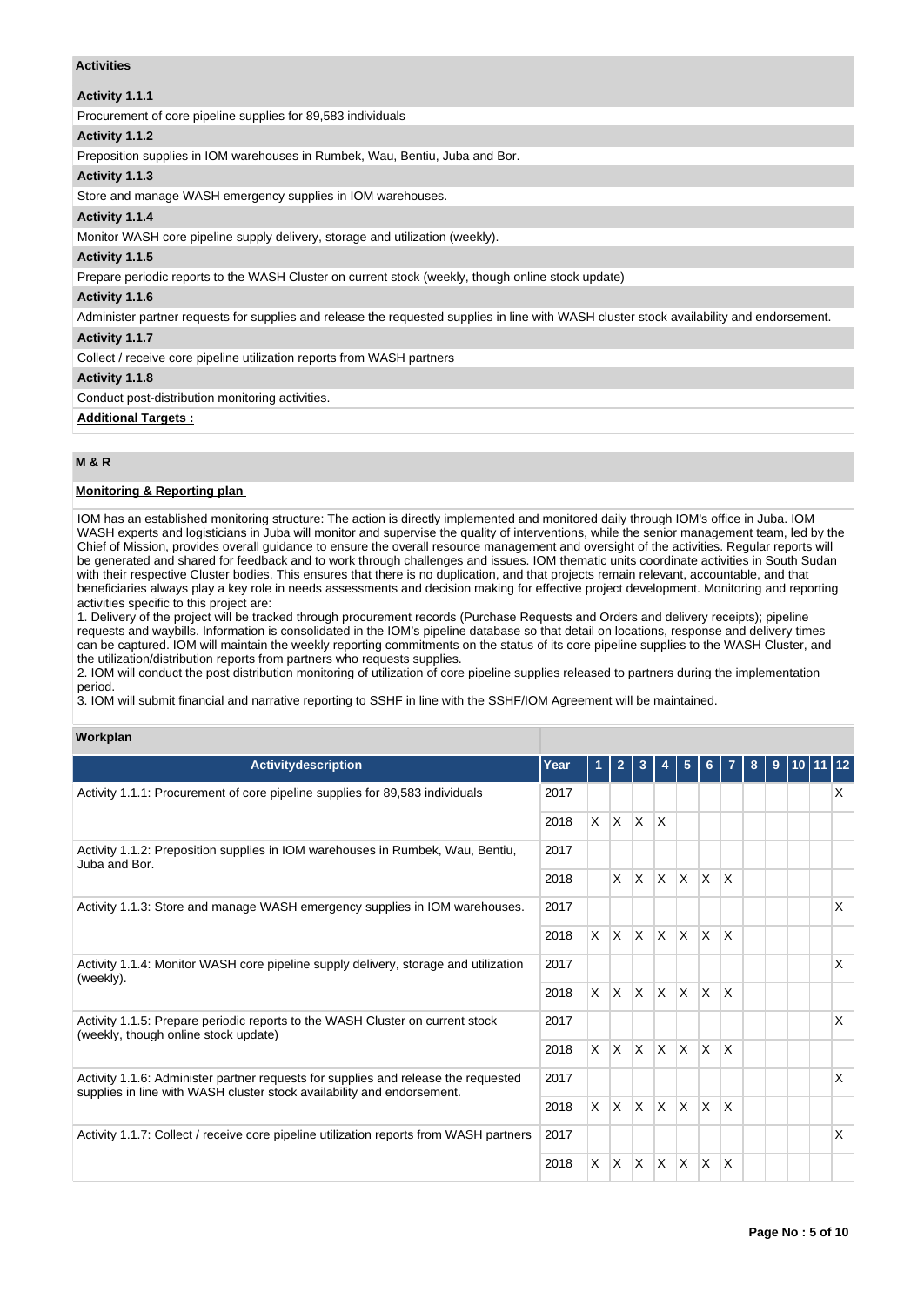| Activity 1.1.8: Conduct post-distribution monitoring activities. | 2017 |  |                          |           |                           |        |  |  |  |
|------------------------------------------------------------------|------|--|--------------------------|-----------|---------------------------|--------|--|--|--|
|                                                                  | 2018 |  | $\overline{\phantom{a}}$ | $\sqrt{}$ | $\ddot{\phantom{1}}$<br>↗ | $\sim$ |  |  |  |

## **OTHER INFO**

# **Accountability to Affected Populations**

IOM continues its commitments to engage affected communities at all phases of the program cycle which includes assessment, registration, verification, distribution and post distribution monitoring exercises. IOM will actively coordinate with the WASH Cluster and with WASH partners to ensure that community engagement is strengthened through assessments such as Initial Rapid Needs Assessment (IRNA), the Displacement Tracking Matrix (DTM) and other cluster specific assessments. Reports of assessments will be submitted and consulted with the WASH Cluster, which in turn will verify and acknowledge the needs of interventions and emergency responses in determined areas. Vulnerable populations in need of assistance will be identified through formal sector coordination meetings. Communication to WASH Cluster and partners will be done in writing and verbally. Information gathered through all these means of coordination will be used to ensure that the items procured through the WASH pipeline take into consideration the needs of the beneficiary population. IOM will also conducts periodic post-distribution monitoring and other types of response monitoring to ensure that the assistance that it is in line with the needs of the beneficiaries.

#### **Implementation Plan**

All components of this project will be carried out by IOM staff through IOM procedures.

Successful implementation in terms of management, coordination, and finance will be overseen by an experienced project manager. Project finances will be coordinated by the project manager and overseen by IOM's resource management unit. Financial oversight will be monitored at regional level also to ensure that accountability and effective use of resources, in line with project contracts, is maintained. Project coordination will be overseen by the project manager, in partnership with IOM South Sudan's Programme Support Unit. The programme support unit assists with project administration, technical oversight, and project M+E. Reporting lines and distribution of labor will be overseen by the resource management unit, and the project manager will be charged with direct supervision.

To maximize efficiency, this project will be carried out in consultation with the WASH Cluster, S/NFI Cluster and other clusters. This will ensure solid impact, avoid duplication, and promote sustainability where possible.

#### **Coordination with other Organizations in project area**

| Name of the organization    | Areas/activities of collaboration and rationale                      |
|-----------------------------|----------------------------------------------------------------------|
| WASH Cluster, S/NFI Cluster | Project Coordination and Strategy, Project Coordination and Strategy |

#### **Environment Marker Of The Project**

A+: Neutral Impact on environment with mitigation or enhancement

#### **Gender Marker Of The Project**

2a-The project is designed to contribute significantly to gender equality

#### **Justify Chosen Gender Marker Code**

Items procured through the core pipeline take into consideration the specific needs of men, women, boys and girls as identified by WASH partners and endorsed by the WASH Cluster. Needs will be justified through assessments with the community. IOM will procure menstrual hygiene kits to support women and adolescent girls to practice menstrual hygiene management with dignity.

### **Protection Mainstreaming**

Core pipeline supplies will be provided to partners with projects addressing protection mainstreaming, specifically gender mainstreaming and GBV prevention with guidance and coordination with WASH Cluster. Items procured and distributed will take into consideration needs, i.e. menstrual hygiene kits for women and adolescent girls. Relevant data will be gender disaggregated to ensure they reach vulnerable populations, particularly women and children.

#### **Country Specific Information**

# **Safety and Security**

Violent conflict remains a concern for project implementation in South Sudan, including fighting between non-state actors and SPLA as well as inter-communal violence. These factors present a constant threat to the security of staff, particularly in staff heavy projects such as emergency health responses.

To mitigate these risks, IOM is a member of the UN Department of Safety and Security (UNDSS) which includes local field structures as well as tailored protocols for South Sudan, and oversight at the country level by the Security Management Team. IOM is a permanent member of the SMT which provides recommendations and consultation on security policy and criteria in coordination with the designated security representative of the SRSG, and the UN in New York. Furthermore, staff in the field undergo a series of security trainings and are properly equipped with personal protective equipment and communication devices. While our operations require staff to often enter into insecure areas, IOM does its best to ensure that all staff have the proper knowledge, training and equipment to ensure their safety. Lastly, IOM follows UNDSS protocols for including security clearance and convoy travel for vehicles.

#### **Access**

Humanitarian access is currently possible to all areas targeted by this project. In order to address increasing incidents of insecurity, a comprehensive and flexible security strategy is in place and provides for a tailored response to insecure conditions.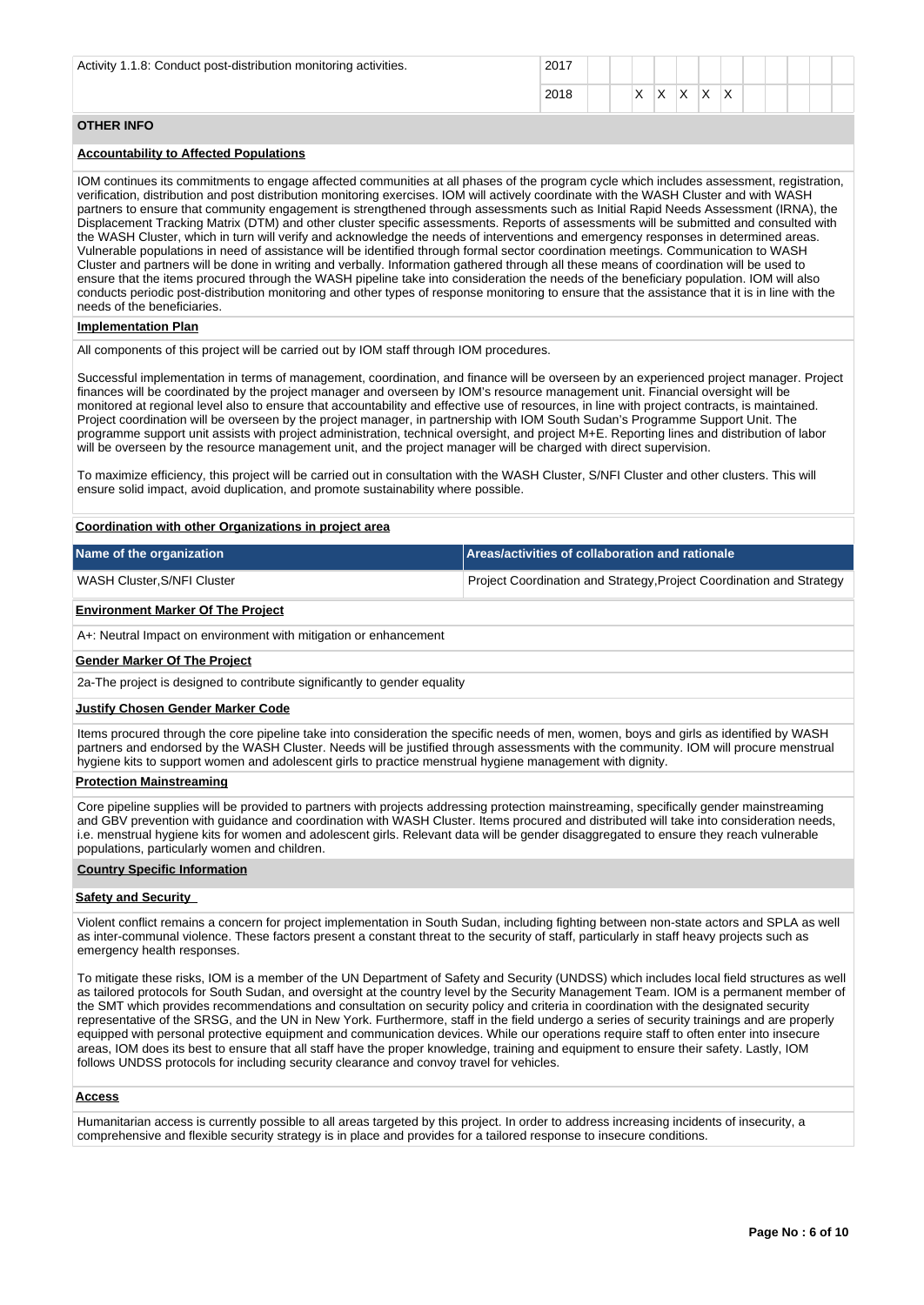# **BUDGET**

| Code | <b>Budget Line Description</b>                                                                                                                                                                                       |             | $D/S$ Quantity | <b>Unit</b>            | <b>Duration</b>       | $\%$              | <b>Total Cost</b> |
|------|----------------------------------------------------------------------------------------------------------------------------------------------------------------------------------------------------------------------|-------------|----------------|------------------------|-----------------------|-------------------|-------------------|
|      |                                                                                                                                                                                                                      |             |                | cost                   | <b>Recurran</b><br>ce | charged<br>to CHF |                   |
|      | 1. Staff and Other Personnel Costs                                                                                                                                                                                   |             |                |                        |                       |                   |                   |
| 1.1  | Pipeline Coordinator International                                                                                                                                                                                   | D           |                | $1 \mid 14,00$<br>0.00 | 8                     | 40.00             | 44,800.00         |
|      | Pipeline Coordinator International P2 x 1, Juba based with travel.                                                                                                                                                   |             |                |                        |                       |                   |                   |
| 1.2  | WASH M&E Officer International                                                                                                                                                                                       | D           |                | 1 14,00<br>0.00        | 8                     | 25.00             | 28,000.00         |
|      | International P2 x 1, Juba based with travel                                                                                                                                                                         |             |                |                        |                       |                   |                   |
| 1.3  | Pipeline Assistant, G5 x 2, 30%                                                                                                                                                                                      | D           |                | $2 \mid 2,600$<br>.00  | 8                     | 40.00             | 16,640.00         |
|      | WASH Assistant G5 based in Juba based with travel                                                                                                                                                                    |             |                |                        |                       |                   |                   |
| 1.4  | Logistics/Warehouse Assistant National                                                                                                                                                                               | S           |                | $2 \mid 2,600$<br>.00  | 8                     | 35.00             | 14,560.00         |
|      | 35% of G5 x 2 based in Bor and Rumbek.                                                                                                                                                                               |             |                |                        |                       |                   |                   |
| 1.5  | Resource Management Officer                                                                                                                                                                                          | S           |                | $1 \mid 16,50$<br>0.00 | 12                    | 10.00             | 19,800.00         |
|      | Responsible and accountable for the financial, budgetary, treasury and financial reporting requirements of the project. The<br>project will cover 10% of the staff costs                                             |             |                |                        |                       |                   |                   |
| 1.6  | Procurement and Logistics Officer                                                                                                                                                                                    | S           |                | 1 14,00<br>0.00        | 12                    | 20.00             | 33,600.00         |
|      | Responsible for procurement and coordinating transport movement of WASH Items. Project to cover 20% of the staff costs                                                                                               |             |                |                        |                       |                   |                   |
| 1.7  | <b>Finance Assistant</b>                                                                                                                                                                                             | $\mathbb S$ |                | $1 \mid 2,800$<br>.00  | 12                    | 10.00             | 3,360.00          |
|      | Responsible for the daily accounting and treasury functions.                                                                                                                                                         |             |                |                        |                       |                   |                   |
| 1.8  | Procurement and Logistics Assistants                                                                                                                                                                                 | S           |                | 3 2,800<br>.00         | 12                    | 20.00             | 20,160.00         |
|      | To suport daily activities on procurement and movement. Project to cover 20% of 3 staff                                                                                                                              |             |                |                        |                       |                   |                   |
| 1.9  | <b>IT Assistant</b>                                                                                                                                                                                                  | s           |                | $1 \ 2,800$<br>.00     | 12                    | 10.00             | 3,360.00          |
|      | Support staff responsible for IT and communication requirements of the project. Project to cover 10% of 1 staff                                                                                                      |             |                |                        |                       |                   |                   |
|      | <b>Section Total</b>                                                                                                                                                                                                 |             |                |                        |                       |                   | 184,280.00        |
|      | 2. Supplies, Commodities, Materials                                                                                                                                                                                  |             |                |                        |                       |                   |                   |
| 2.1  | Menstrual Hygiene Management Kits                                                                                                                                                                                    | D           |                | 6000 23.00             | $\mathbf{1}$          | 100.00            | 138,000.00        |
|      | 1 x AFRIpads Deluxe menstrual kit of 12 reusable pads, 6 x Panties, 1 bar of 800 gr/bar multi-purpose soap, 1 xCloth carrying<br>bag, Size : 30cms x 40 cms, with handle, blue /white color with IOM and donor logo. |             |                |                        |                       |                   |                   |
| 2.2  | Riser Pipe India MKII 32 mm dia, 3 m long                                                                                                                                                                            | D           |                | 900 16.00              | $\mathbf{1}$          | 100.00            | 14,400.00         |
|      |                                                                                                                                                                                                                      |             |                |                        |                       |                   |                   |
| 2.3  | Connecting rod India MKII 12 mm dia, 3 m long                                                                                                                                                                        | D           |                | 900 12.00              | $\mathbf{1}$          | 100.00            | 10,800.00         |
| 2.4  | Hand pump spare parts, fast moving kit India MKII                                                                                                                                                                    | D           |                | 30   22.00             | $\mathbf{1}$          | 100.00            | 660.00            |
|      |                                                                                                                                                                                                                      |             |                |                        |                       |                   |                   |
| 2.5  | Cylinder Assembly India MKII                                                                                                                                                                                         | D           |                | 50 50.00               | $\mathbf{1}$          | 100.00            | 2,500.00          |
| 2.6  | Head Assembly India MKII                                                                                                                                                                                             | D           |                | 50 90.00               | $\mathbf{1}$          | 100.00            | 4,500.00          |
|      |                                                                                                                                                                                                                      |             |                |                        |                       |                   |                   |
| 2.7  | Water tank India MKII                                                                                                                                                                                                | D           |                | 50 45.00               | $\mathbf{1}$          | 100.00            | 2,250.00          |
|      |                                                                                                                                                                                                                      |             |                |                        |                       |                   |                   |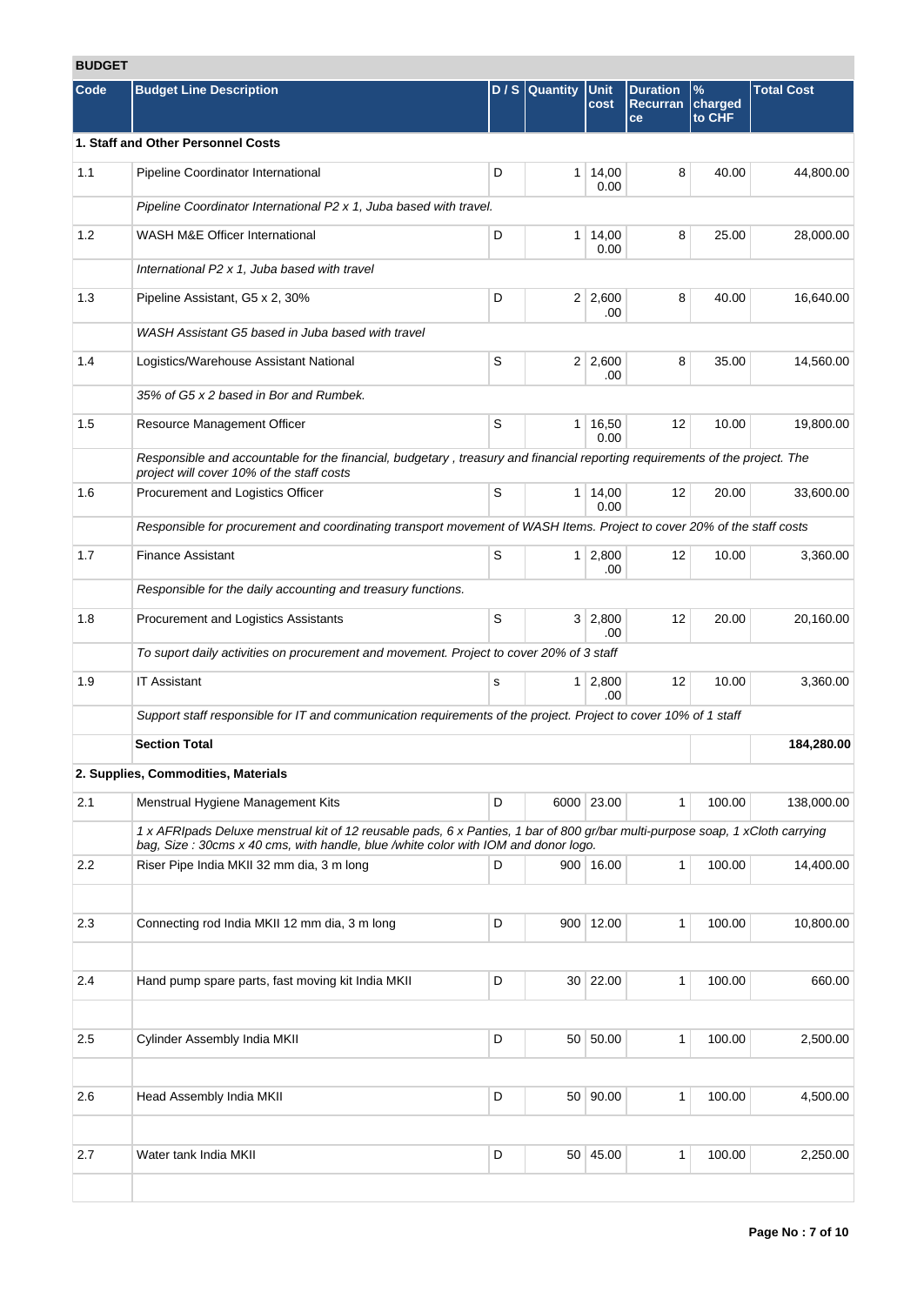| 2.8          | Pedestal stand India MKII                                                                                                                                                            | D         | 50             | 100.0<br>0     | 1            | 100.00 | 5,000.00   |
|--------------|--------------------------------------------------------------------------------------------------------------------------------------------------------------------------------------|-----------|----------------|----------------|--------------|--------|------------|
| 2.9          | India MKII                                                                                                                                                                           | D         |                | 10 225.0       | 1            | 100.00 | 2,250.00   |
|              |                                                                                                                                                                                      |           |                | 0              |              |        |            |
| 2.10         | Multipurpose soap 800 gr, 25 bars/box                                                                                                                                                | D         |                | 5000 22.00     | 1            | 100.00 | 110,000.00 |
| 2.11         | Collapsible jerry cans 20/10 ltrs, white color.                                                                                                                                      | D         | 10000          | 3.50           | 1            | 100.00 | 35,000.00  |
|              |                                                                                                                                                                                      |           |                |                |              |        |            |
| 2.12         | Aquatabs (67 mg tabs/ box of 16000 tabs)                                                                                                                                             | D         | 500            | 155.0<br>0     | 1            | 100.00 | 77,500.00  |
| 2.13         | Filter cloth in piece                                                                                                                                                                | D         | 10000          | 3.00           | 1            | 100.00 | 30,000.00  |
| 2.14         | Bucket with/o tap and lid, 20 ltrs                                                                                                                                                   | D         | 10000          | 4.50           | $\mathbf{1}$ | 100.00 | 45,000.00  |
|              |                                                                                                                                                                                      |           |                |                |              |        |            |
| 2.15         | Water Floc and Disinfectant, PuR, ox of 240 sachets, 4<br>gr/sachets                                                                                                                 | D         |                | 5500 23.00     | 1            | 100.00 | 126,500.00 |
| 2.16         | Transportation of supplies                                                                                                                                                           | D         |                | 182 500.0<br>0 | $\mathbf{1}$ | 100.00 | 91,000.00  |
|              | The calculation is based on the estimation metric tons of supplies to be transported by road transport to key hubs locations in<br>Rumbek, Bor, Bentiu and Wau                       |           |                |                |              |        |            |
| 2.17         | <b>Insurance Cost</b>                                                                                                                                                                | D         | 1 <sup>1</sup> | 604,3<br>60.00 | 1            | 1.27   | 7,675.37   |
| 2.18         | Handling cost (lump sum)                                                                                                                                                             | D         | 1 <sup>1</sup> | 25,00<br>0.00  | 1            | 100.00 | 25,000.00  |
|              | Costs include bank charges, office supplies and materials and other office costs not covered by other budget lines, project<br>charged 1.5% of entire mission's yearly costs         |           |                |                |              |        |            |
|              | <b>Section Total</b>                                                                                                                                                                 |           |                |                |              |        | 728,035.37 |
| 3. Equipment |                                                                                                                                                                                      |           |                |                |              |        |            |
| 3.1          | <b>Tickets</b>                                                                                                                                                                       | D         | 1 <sup>1</sup> | 550.0<br>0     | 6            | 100.00 | 3,300.00   |
|              | Domestic - estimated number of trips based on previous years experience and projected estimates. Based on UNHAS flight costs<br>- 8 return flights. Each return is 550 USD per trip. |           |                |                |              |        |            |
| 3.2          | <b>DSA</b>                                                                                                                                                                           | D         |                | 5 91.00        | 6            | 100.00 | 2,730.00   |
|              | Domestic - estimated number of trips based on previous years experience and projected estimates. Based on IOM standard<br>costs - 91USD for estimated 5 days of DSA per month.       |           |                |                |              |        |            |
|              | <b>Section Total</b>                                                                                                                                                                 |           |                |                |              |        | 6,030.00   |
|              | 4. Contractual Services                                                                                                                                                              |           |                |                |              |        |            |
| NA           | <b>NA</b>                                                                                                                                                                            | <b>NA</b> | 0              | 0.00           | 0            | 0      | 0.00       |
|              | ΝA                                                                                                                                                                                   |           |                |                |              |        |            |
|              | <b>Section Total</b>                                                                                                                                                                 |           |                |                |              |        | 0.00       |
| 5. Travel    |                                                                                                                                                                                      |           |                |                |              |        |            |
| ΝA           | <b>NA</b>                                                                                                                                                                            | <b>NA</b> | 0              | 0.00           | 0            | 0      | 0.00       |
|              | ΝA                                                                                                                                                                                   |           |                |                |              |        |            |
|              | <b>Section Total</b>                                                                                                                                                                 |           |                |                |              |        | 0.00       |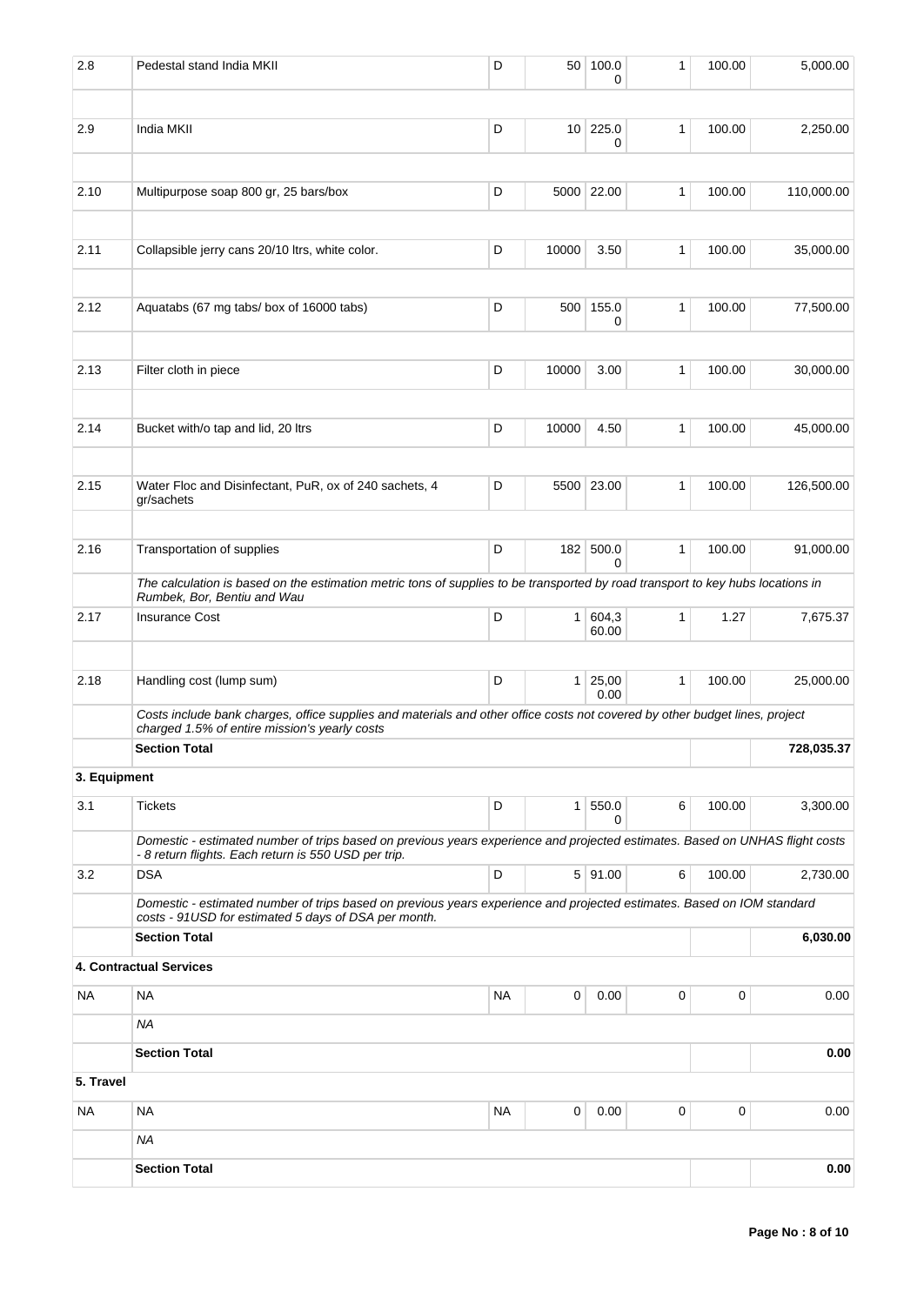|                   | 6. Transfers and Grants to Counterparts                                                                                                                                                                                        |           |                          |                       |   |      |              |  |  |  |  |  |
|-------------------|--------------------------------------------------------------------------------------------------------------------------------------------------------------------------------------------------------------------------------|-----------|--------------------------|-----------------------|---|------|--------------|--|--|--|--|--|
| <b>NA</b>         | <b>NA</b>                                                                                                                                                                                                                      | <b>NA</b> | 0                        | 0.00                  | 0 | 0    | 0.00         |  |  |  |  |  |
|                   | <b>NA</b>                                                                                                                                                                                                                      |           |                          |                       |   |      |              |  |  |  |  |  |
|                   | <b>Section Total</b>                                                                                                                                                                                                           |           |                          |                       |   |      | 0.00         |  |  |  |  |  |
|                   | 7. General Operating and Other Direct Costs                                                                                                                                                                                    |           |                          |                       |   |      |              |  |  |  |  |  |
| 7.1               | Office Rent, Maintenance, Utilities and Other Common Costs                                                                                                                                                                     | S         |                          | $1 \, 100,0$<br>00.00 | 8 | 2.50 | 20,000.00    |  |  |  |  |  |
|                   | Shared costs are directly linked to the project implementation, based on well-justified, reasonable and fair allocation system.<br>Rent, cleaning, water, electricity. Project only charged 2% of entire costs for the mission |           |                          |                       |   |      |              |  |  |  |  |  |
| 7.2               | <b>Communication Costs</b>                                                                                                                                                                                                     | S         | 1 <sup>1</sup>           | 40.00<br>0.00         | 8 | 2.50 | 8.000.00     |  |  |  |  |  |
|                   | Costs include internet, courier and telephone expenses, project charged 1.5% of entire mission's yearly costs                                                                                                                  |           |                          |                       |   |      |              |  |  |  |  |  |
| 7.3               | Vehicle Running Costs                                                                                                                                                                                                          | S         | 1 <sup>1</sup>           | 50,00<br>0.00         | 8 | 2.50 | 10,000.00    |  |  |  |  |  |
|                   | Costs include fuel, repair and maintenance and other vehicle related costs, project charged 2.5% of entire mission's yearly cost                                                                                               |           |                          |                       |   |      |              |  |  |  |  |  |
| 7.4               | Security and Shared Radio Room Costs                                                                                                                                                                                           | S         | 1 <sup>1</sup>           | 160,0<br>00.00        | 8 | 2.50 | 32,000.00    |  |  |  |  |  |
|                   | Security and common radio costs, project charged 2.5% of entire mission's yearly costs                                                                                                                                         |           |                          |                       |   |      |              |  |  |  |  |  |
| 7.5               | <b>Other Office Costs</b>                                                                                                                                                                                                      | S         |                          | 1   85,00<br>0.00     | 8 | 2.50 | 17.000.00    |  |  |  |  |  |
|                   | Costs include bank charges, office supplies and materials and other office costs not covered by other budget lines, project<br>charged 2.5% of entire mission's yearly costs                                                   |           |                          |                       |   |      |              |  |  |  |  |  |
|                   | <b>Section Total</b>                                                                                                                                                                                                           |           |                          |                       |   |      | 87,000.00    |  |  |  |  |  |
| <b>SubTotal</b>   |                                                                                                                                                                                                                                |           | 49,248.0<br>$\mathbf{0}$ |                       |   |      | 1,005,345.37 |  |  |  |  |  |
| Direct            |                                                                                                                                                                                                                                |           |                          |                       |   |      | 823,505.37   |  |  |  |  |  |
| Support           |                                                                                                                                                                                                                                |           |                          |                       |   |      | 181,840.00   |  |  |  |  |  |
| <b>PSC Cost</b>   |                                                                                                                                                                                                                                |           |                          |                       |   |      |              |  |  |  |  |  |
|                   | <b>PSC Cost Percent</b>                                                                                                                                                                                                        |           |                          |                       |   |      | 7.00         |  |  |  |  |  |
| <b>PSC Amount</b> |                                                                                                                                                                                                                                |           |                          |                       |   |      | 70,374.18    |  |  |  |  |  |
| <b>Total Cost</b> |                                                                                                                                                                                                                                |           |                          |                       |   |      | 1,075,719.55 |  |  |  |  |  |

# **Project Locations**

| Location               | <b>Estimated</b><br>percentage<br>of budget<br>for each<br><b>location</b> |            | <b>Estimated number of beneficiaries</b> | for each location |                   |              | <b>Activity Name</b>                                                                                                                                                                           |
|------------------------|----------------------------------------------------------------------------|------------|------------------------------------------|-------------------|-------------------|--------------|------------------------------------------------------------------------------------------------------------------------------------------------------------------------------------------------|
|                        |                                                                            | <b>Men</b> | <b>Women</b>                             |                   | <b>Boys Girls</b> | <b>Total</b> |                                                                                                                                                                                                |
| Jonglei                |                                                                            | 20 3,762   |                                          | 4,300 4,479 5,376 |                   | 7            | 17,91 Activity 1.1.2 : Preposition supplies in IOM<br>warehouses in Rumbek, Wau, Bentiu, Juba and<br>Bor.<br>Activity 1.1.3 : Store and manage WASH<br>emergency supplies in IOM warehouses.   |
| Lakes                  |                                                                            | 20 3,762   |                                          | 4,300 4,479 5,376 |                   |              | 17,91 Activity 1.1.2 : Preposition supplies in IOM<br>7 warehouses in Rumbek, Wau, Bentiu, Juba and<br>Bor.<br>Activity 1.1.3 : Store and manage WASH<br>emergency supplies in IOM warehouses. |
| Unity                  |                                                                            | 15 2,822   | 3.225                                    |                   | 3,359 4,031       |              | 13,43 Activity 1.1.2 : Preposition supplies in IOM<br>warehouses in Rumbek, Wau, Bentiu, Juba and<br>Bor.<br>Activity 1.1.3 : Store and manage WASH<br>emergency supplies in IOM warehouses.   |
| Western Bahr el Ghazal |                                                                            | 15 2,822   |                                          | 3,225 3,359 4,031 |                   |              | 13,43 Activity 1.1.2 : Preposition supplies in IOM<br>7 warehouses in Rumbek, Wau, Bentiu, Juba and<br>Bor.<br>Activity 1.1.3 : Store and manage WASH<br>emergency supplies in IOM warehouses. |